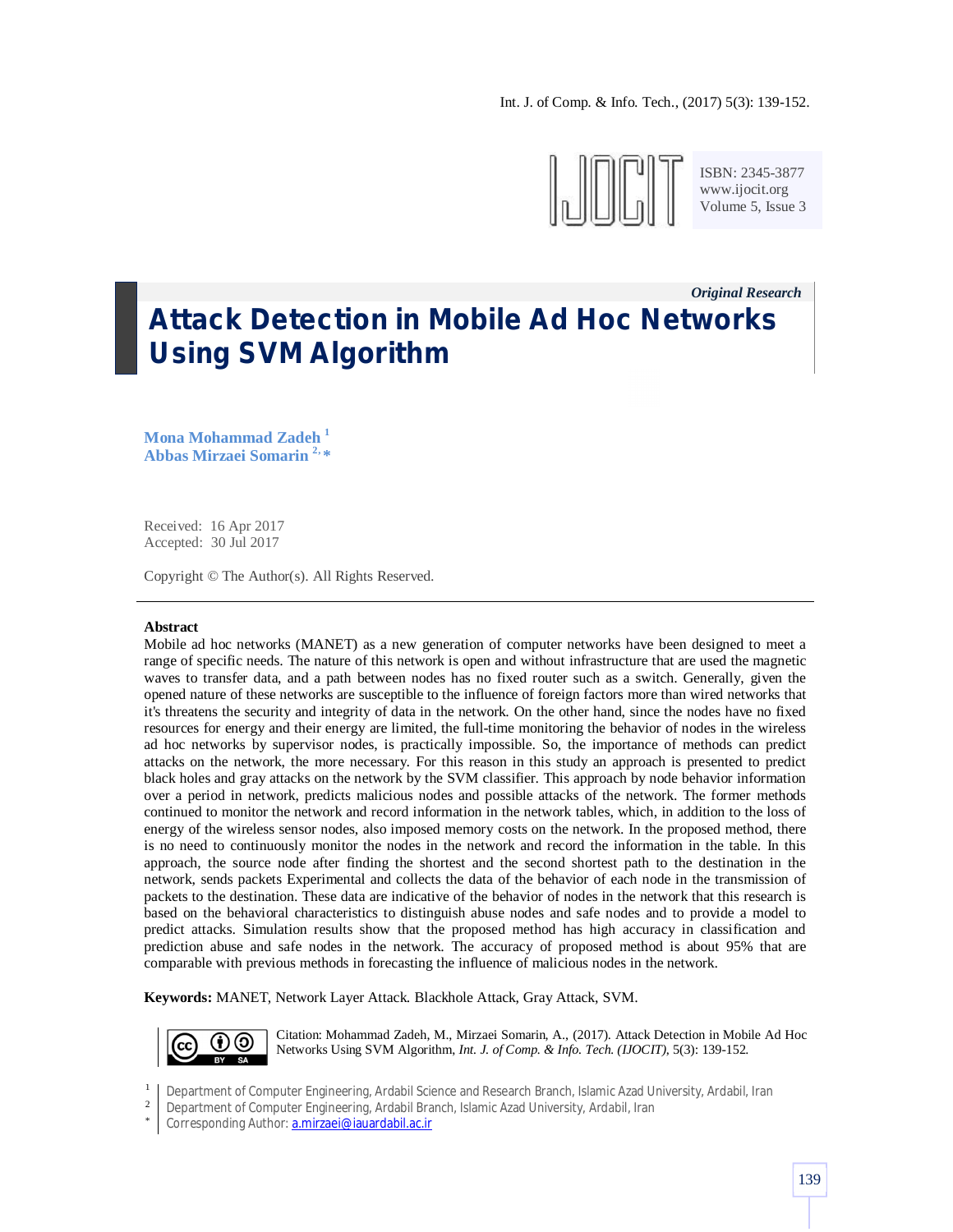## **1. Introduction**

Mobile ad hoc networks (MANET), as a new generation of computer networks, were designed to meet a range of specific needs. The nature of network is open without infrastructure and for information transition use magnetic waves. In MANET, route between nodes hasn't fixed router such as router or switch, so it has many applications and therefore has a high popularity among business users. Each node, in addition to a final system, can act as a router and the relationship between two nodes may be connected through a several steps to each other. Despite the popularity among users exposed too many attacks, wireless links in this type of network, making them more vulnerable to attacks and attackers easily penetrate into the network and disrupt communications access. Thus the security against any threats is essential. The attacks and malicious nodes in the network cause great and irreparable damage to network. Hence, this study examined a variety of attacks in MANET and will review prevention methods of black hole attack [1].

Mobile ad hoc networks hasn't infrastructure that have been formed by a set of mobile hosts and are connected to each other through wireless links. Each node can act as a final system. In addition it can send packets as a router. In Mobile ad hoc network, two nodes may be connected to each other by a step or multiple steps. When a source node is planning to carry out data to a destination node, packets transmitted between the central nodes and so the searching and quickly creating a path from the source to the destination node is critical for mobile ad hoc networks. Mobile ad hoc networks topology may be changed periodically and displace nodes. With this technology, nodes can be easily changed with local neighbors. Devices used in mobile ad hoc networks may be present in various forms, but they have the same footprint, that means that all nodes are at least equally independent [2].

Since mobile ad hoc networks are without infrastructure and use any equipment such as routers and switches for routing, abuse and malicious nodes is inevitable. Malicious nodes can easily penetrate through other network nodes and participate in the routing operation and distort submitted information under threat. In this type of network, attack can destroy network. The security and prevention of attacks on mobile ad hoc networks has become a major challenge. Researchers have been proposed plenty of ways to detect attacks and provide security in mobile ad hoc networks [3]. Attacks in this kind of network are in network layer, in the following are some of the attacks we examined separately for each layer [4].

Mobile case networks are quickly launched due to the lack of infrastructure, so they have many applications and have therefore gained great popularity among users. But they are subject to many attacks [5]. Wireless links in these types of networks have become more vulnerable to attacks, and attackers easily penetrate the network and disrupt access to communications. Therefore, the need to maintain security against any further threats is evident. The existence of malicious nodes and attacks in network entails large and irreparable damage to the network. By predicting and detecting malicious nodes in these types of networks, it is possible to prevent the transmission of data to these nodes and to avoid hazards [4].

Hence, in this paper, we try to use the SVM method to classify unsafe and well-forwarded packets and ultimately to detect attacks. Since we have used classification methods to detect attacks, we suspect that the use of the SVM method is useful for detecting black holes and even gray attacks. The SVM algorithm is a binary classifier (two classes) that creates a boundary between available data in the two classes, which can be separated by this margin of data in the two classes. Here, our classes are healthy nodes and malicious nodes. By categorizing, the data that is located on this boundary border is classified as blocks whose number of packages has fallen. Therefore, it can be understood that the node before the node that sent the message can be a malicious node and can be detected as a gray attack.

In the rest of this article, MANET layer attacks of network are in section 2.1 available attacks on MANET transfer layer are reviewed in section 2.2. Available attacks in MANET application layer are reviewed in Section 2.3. The conclusion of the review attacks is presented 2.4. In the next of this paper, first we have review on related work of mobile Ad Hoc in section 3. The proposed method for detecting attacks in MANET is presented in Section 4. Implementation and testing of the proposed model have been done in Section 5. The conclusion and future work of this article is provided in section 6.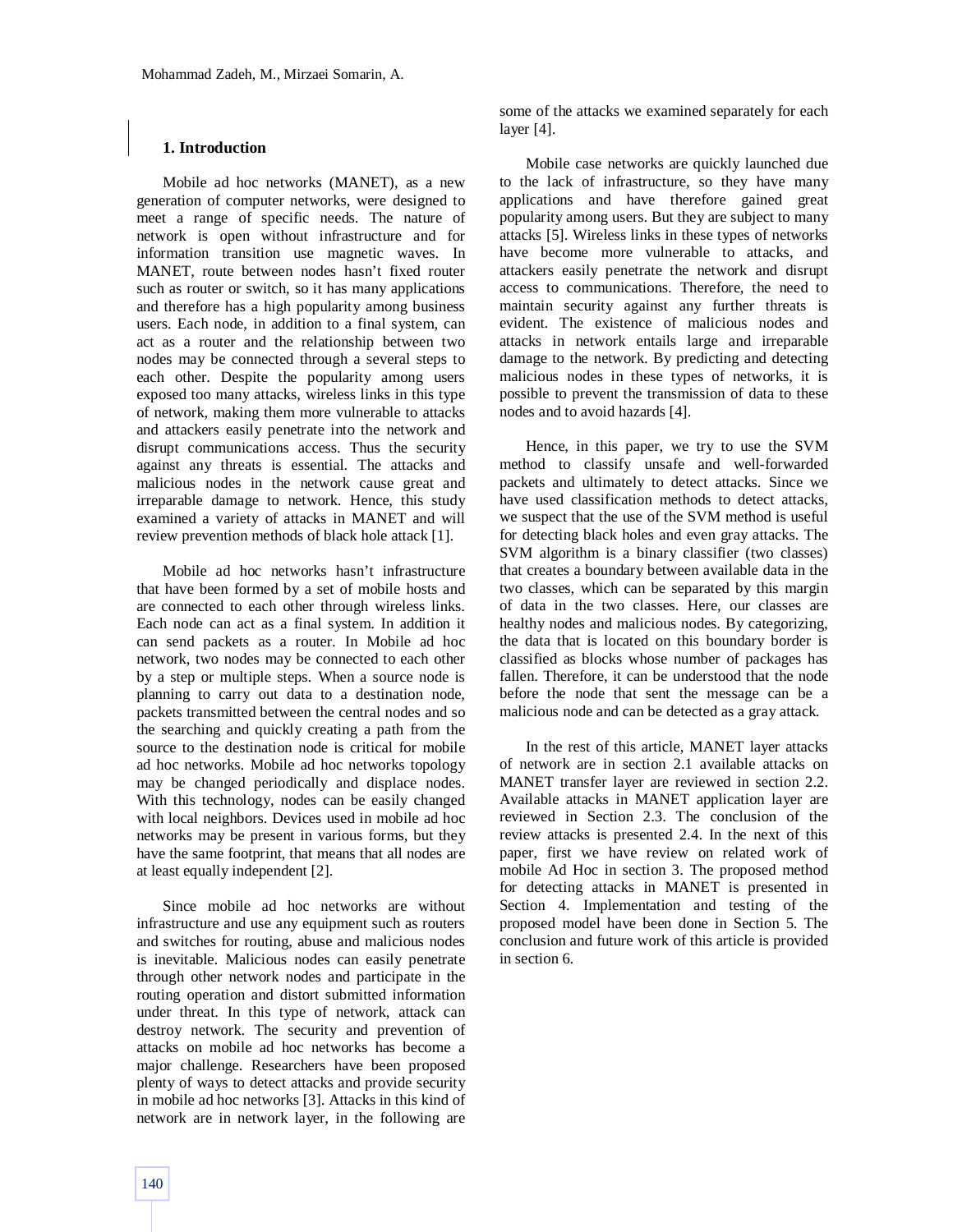#### **2.1. The Attacks of Network Layer**

WSN In performance, in classification of each layer of the OSI model, network layer selecting the appropriate route and is responsible to deliver packages properly. These layers can divide functions in two main parts: Packet forwarding and routing. . As it is clear, the designing of the layer is depended totally to ad hoc structure. Attack in mobile network can be performed in both main parts of the network layer. In practice, security in routing and prevention of attack risks such as identification designed based on resource availability, integrity, confidentiality and privacy. In Packet forwarding, a node can be in attack of any unconventional action, such as package sending, changing the package content, disturbing sequence of packets at the network layer [5].

## *2.1.1. Black Hole Attack*

In the black hole attack, a malicious node using routing protocols in the destination direction of the node. As the shortest route, remove packets in the destination node; this malicious node by sending fake messages introduced himself as the shortest route. As a result, the source node regardless to routing table selects route method. In this method, malicious node is always available to respond to the source node and thus the source node passes packets through this route and the malicious node start to remove packets [6].

In this protocol, when the request message of route is sent, malicious nodes receive response before real nodes and response quickly, hence create destructive path and when the route was created, it doesn't check that the node is malicious or not. All packages are sent via this unknown address. The way how malicious nodes are in routes, is shown in figure 1. A malicious node Z listens when a legal node A requests route to another node, the C', Node Z has this data and claims this is the shortest route to reach C. As a result, A sends package to Z and is expected to reach packets to C, but Z don't send packets to C. The consequences are that nodes aren't connected to the rest of the network.



**Figure 1:** Examples of black hole attack [6]

This attack is special attack of black hole that attacker node remove groups of packages optionally after absorbing partially and will send rest .In this attack, the attacker node is one of the central nodes farther away from the source node and take part in routing and send the RREQ packets to the destination node and send RREP packet to the source node. But in the process of information exchange, try to prevent some information arrival. For example, only 60 percent of the information sends from the source node to the destination node and it keep rest information. Attack of gray node has fewer risks to the network but invasive identification process is more difficult than attack of black hole. The attackers node is a type of Spyware in gray node attack .In new ways of these attacks, the attacker node by RERR package reports to source that internal node interrupted connection with network or has a farther distance than and thus try to destroy the other nodes and source node finds more complex and more reliable situation to communicate with attacker node. Figure 2 shows the characteristics of black holes attack.



**Figure 2:** The properties of the black hole attack

#### **Black Hole Attack in DSR Protocol**

Many possible reasons abuse the network, including faulty software or hardware. Classic wired networks run by operator who select equipment as fault on the network; this means that an important source is not available. In wireless ad hoc networks where equipment provided by user, expected that this kind of problem does not exist. Some nodes may participate by modifying route in the routing. But packets get healthy through this route. Another reason for this type of network attacks is their desire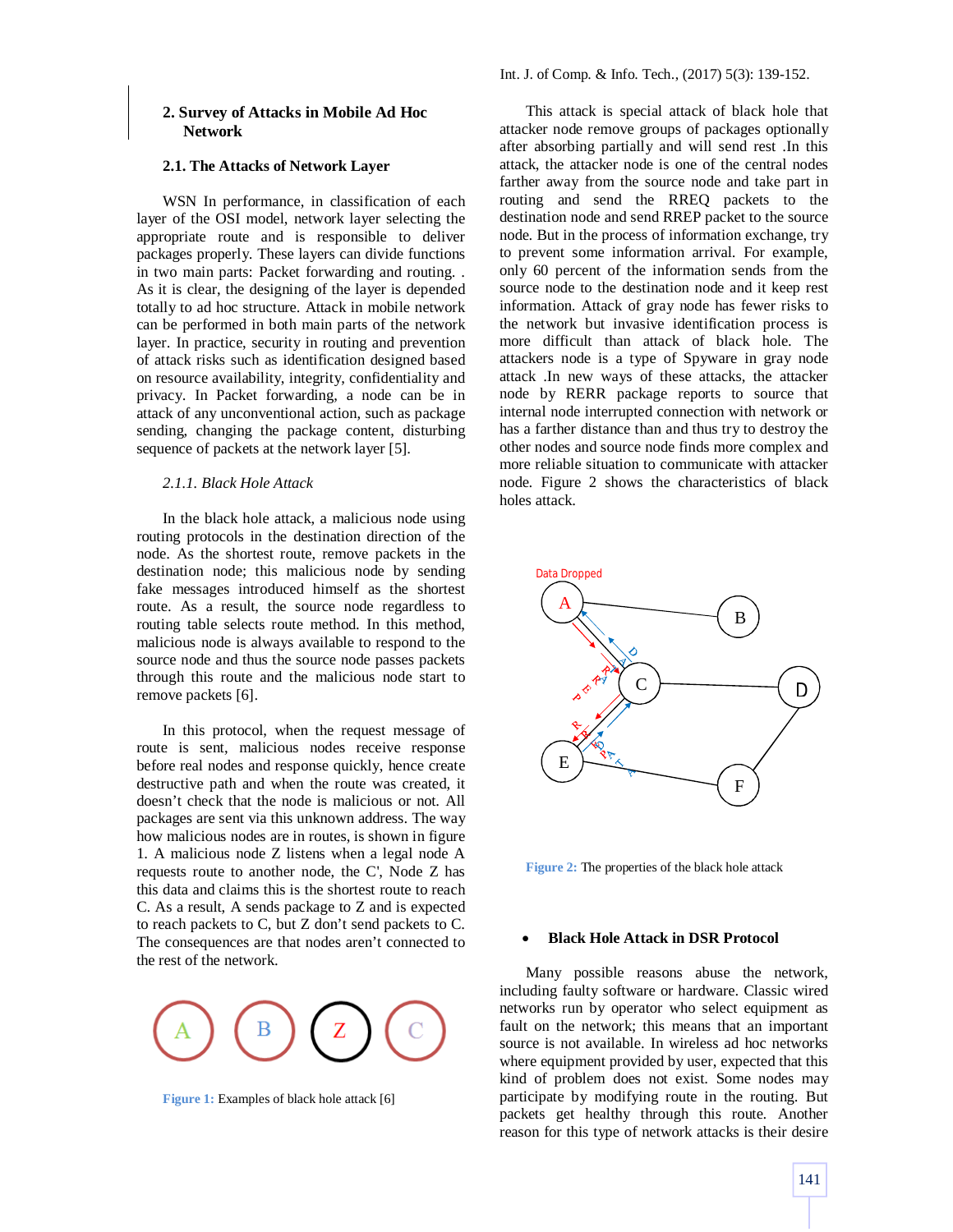Mohammad Zadeh, M., Mirzaei Somarin, A.

to save more battery power. Finally, some of the nodes may be a malicious node and try to create weakness in the network, such as viruses, wormholes, black holes. If a bad behavior of node is identified by neighbors, neighbors can withdraw to provide services in these nodes. Thus causing the normal routing nodes, this will result in resource savings. Otherwise harm occurs in the network performance and healthy nodes do not participate in routing to create a healthy path [7].

#### **Black Hole Attack in the AODV Protocol**

There are two types of black hole attack in AODV routing protocol:

Attack of internal black hole made by malicious nodes placed between destination nodes and passes this route as soon as the packet arrived. The chance of this type of nodes is more and nodes are able to attack at this stage, it is a kind of black hole attack that owned itself to data path. This type of attack is difficult to detect.

The outside attack of black hole is physically outside of the network. Attack of black hole can be converted to inside attack, when malicious nodes control the internal and external malicious nodes of MANET networks. Foreign malicious nodes can be summarized into the following sections [8]:

- The malicious nodes are always active in routing and locate itself in the path of destination nodes.
- Malicious nodes always with false RREP messages want to be on the path of destination node. With a lower number of steps try to forge a path.
- The black hole nodes by sending RREP to its nearest neighbors, as the active path, are trying to access the source node. And also the source node uses this route as a healthy way.
- When new information obtains from the call path, allow the source node to update its routing table.
- The new route is selected by the source node to send data.
- All nodes start to remove malicious packets that sent from this path.

In AODV routing protocol, attacks happen when (A) malicious node identifies (E) sender and destination node of (D) in the active path. Start sending fake RREP with lower step than normal number toward C node, C sends RREP to sender E node; and finally the path is the malicious node and these packages will be removed by malicious nodes [9].

## *2.1.2. Attacks of Gray Nodes*

For example, by forging a routing message, an attack intended to scramble for routing, intercepting, removing packages and threaten safety features that mentioned above. Black holes attack is common in mobile ad hoc networks and prevention of the attack is a crucial point in mobile ad hoc networks. Attack takes place by a node or several nodes [4].

The attack is special gray node attack and attacker node after absorbing the packages of node put away a group, and sends others. In the attack, attacker node is the central nodes or a node away from the source node and takes part in the routing and send packet RREQ to the destination node and also send RREP packet from the destination node to the source node, but during the exchange of information, it tries to prevent arriving some information. For example, only 6% of the information leads from the source node to the destination node and keep the information to itself. Gray- hole attack has fewer risks for network but node identification process is more difficult than the black hole attack. In fact, the attacker nodes in gray hole attack is a type of Spyware and behaves in a way that two nodes are not suspicious and exchange essential information between them. In New methods of the attacks, the attacker node by RERR reports to source node that the network connection is interrupted or is in a farther distance than it, and thus try to destroy the other nodes and the situation is more complex and source node finds more reliable and complex situation to communicate with the attacker nodes [10].

## *2.1.3. Wormhole Attack*

The very famous attack of ad hoc networks is the wormhole. In this attack, hostile provide a short link in the topology of network. The attack is executed as follows. A routing request from one node sends to the hostile nodes, this hostile node sends the request through a private network to the second node. Now, if these two nodes, the hop counters, do not change directions, much of the route is traveled by private network without increasing the amount of hop. So depending on the destination, instead of ten hops; only two hops will arrive. In this case, surely a route is selected as the shortest route [11]. Figure 3 shows an example of the attacks.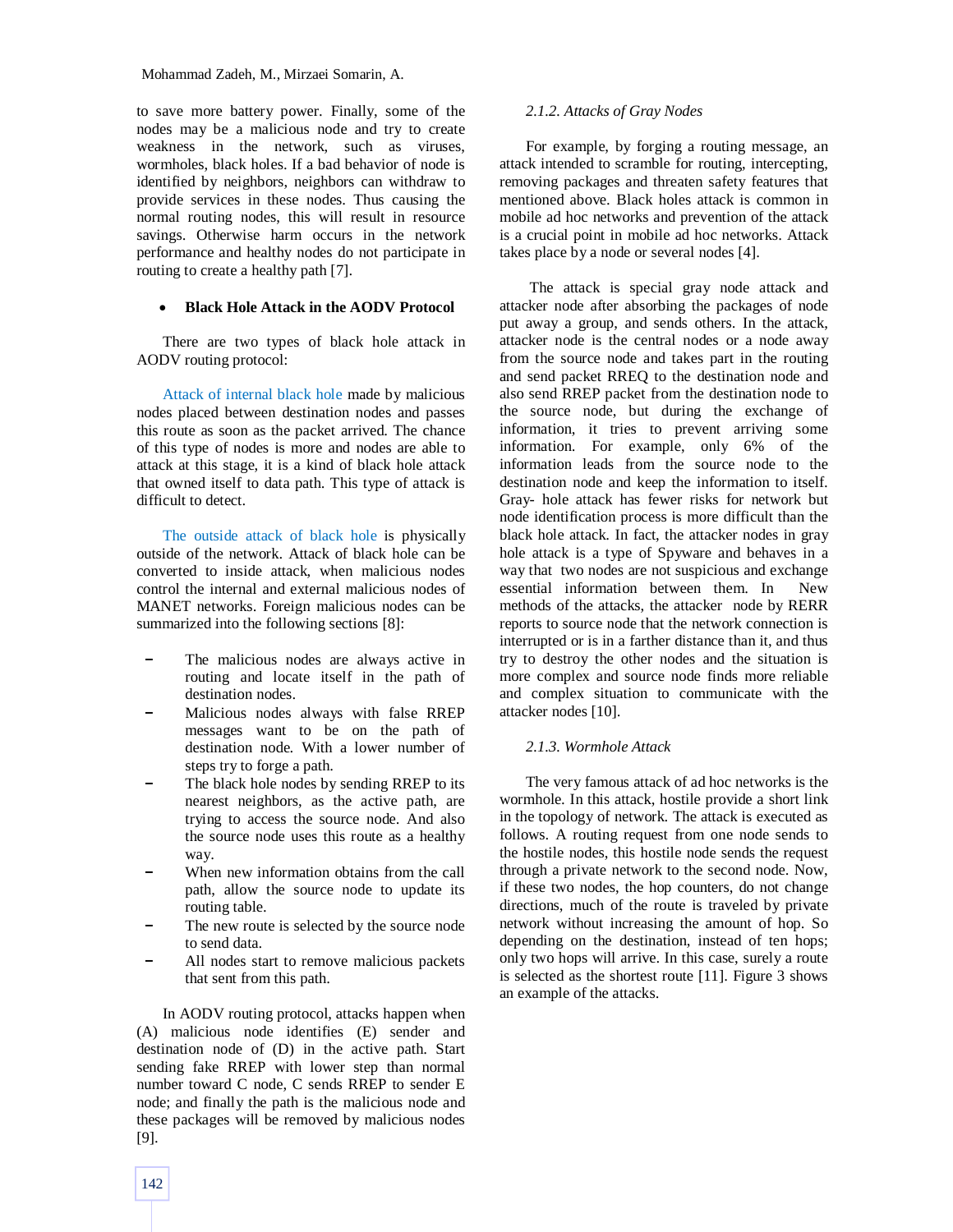

**Figure 3:** An example of wormhole attacks [11]

#### *2.1.4. Rushing Attack*

In the active attack, two hostile nodes use tunnel process for the wormhole. If the rapid transmission of path exists at both ends of the communication channel, internal packets of tunnel release faster than normal routes. This type of attack is Rushing that can be used as a kind of service denial on reactive routing protocols of mobile ad hoc networks.

#### **2.2. Transport Layer Attacks**

The main objectives of the transport layer protocol in mobile ad hoc networks are: step by step linking, step by step reliable delivering of packets, flow control, and congestion control. As TCP protocol of Internet, mobile nodes are more vulnerable in SYN flooding or hijacking attacks.

## *2.2.1. Torrential Attacks*

This type of attack is denial of service. The attacker exploits weakness of TCP / IP protocol. Layer of TCP protocol uses SYN and SYN / acknowledgement (ACK) to establish a connection. Action is expected to the host sends a SYN packet and waits to receive SYN / ACK packet from the receiver. With The SYN attack, the attacker simply sends SYN packets, and thus causes failure of the network.

#### *2.2.2. Hijacking Attacks of a Meeting*

Eavesdropping attacks on the network means eavesdropping and removal of packets in order to transfer to the destination. This type of attack occurs when a protocol session, TCP / IP, to be removed by a participant. This means that the transmission of a message between sender and receiver, changes in posture of message and a revised message flow on the network traffic again. With these changes, penetrating message is defined as the destination. All future messages defined in the meeting (session) will be between origin and penetrating (as a new destination) and traffic redirects to the desired destination of attacker, all incoming packets go toward the attacker [12].

#### **2.3. The Attacks of Application Layer**

In this layer, attacks can be divided into two categories: virus attacks and worm attacks.

## *2.3.1. Virus Attacks*

Methods of spreading the virus, which is located in the boot sector which virus is active in start time. There are a variety of methods for virus replication in the network. Virus replication requires a host application that is installed in the host computer and through the program starts its activity. A virus does not infect data files, because the files are not running and are not part of the executive that helps to virus. Sometimes viruses are transmitted in encrypted form on the network. The purpose of the virus coding, is not to create privacy for data, but the aim is to change the shape of the virus in order to network is not detected by security tools like firewall or IDS and decoded and implemented in their destination. According to a HOST program and is published based on the excitatory that may respond to the user (such as clicking by the user). Sometimes irrelevant programs giving the message to the user and choose one of the YES / NO buttons so that they allowed to be installed and we are unaware that both YES / NO options are same and user by No option give positive response to attack [13].

#### *2.3.2. Worm Attacks*

In addition to the viruses that are active in a network application layer, there are worms. Worms spread automatically and do not need to stimulate through user's side. The performance of worms is independent and does not need host application [14].

## **2.4. Comparing the MANET Attacks and Conclusions**

Different attacks of OSI model reviewed in the previous study. In this section we will compare MANET attacks. Table 1 shows General description of attacks and function of network.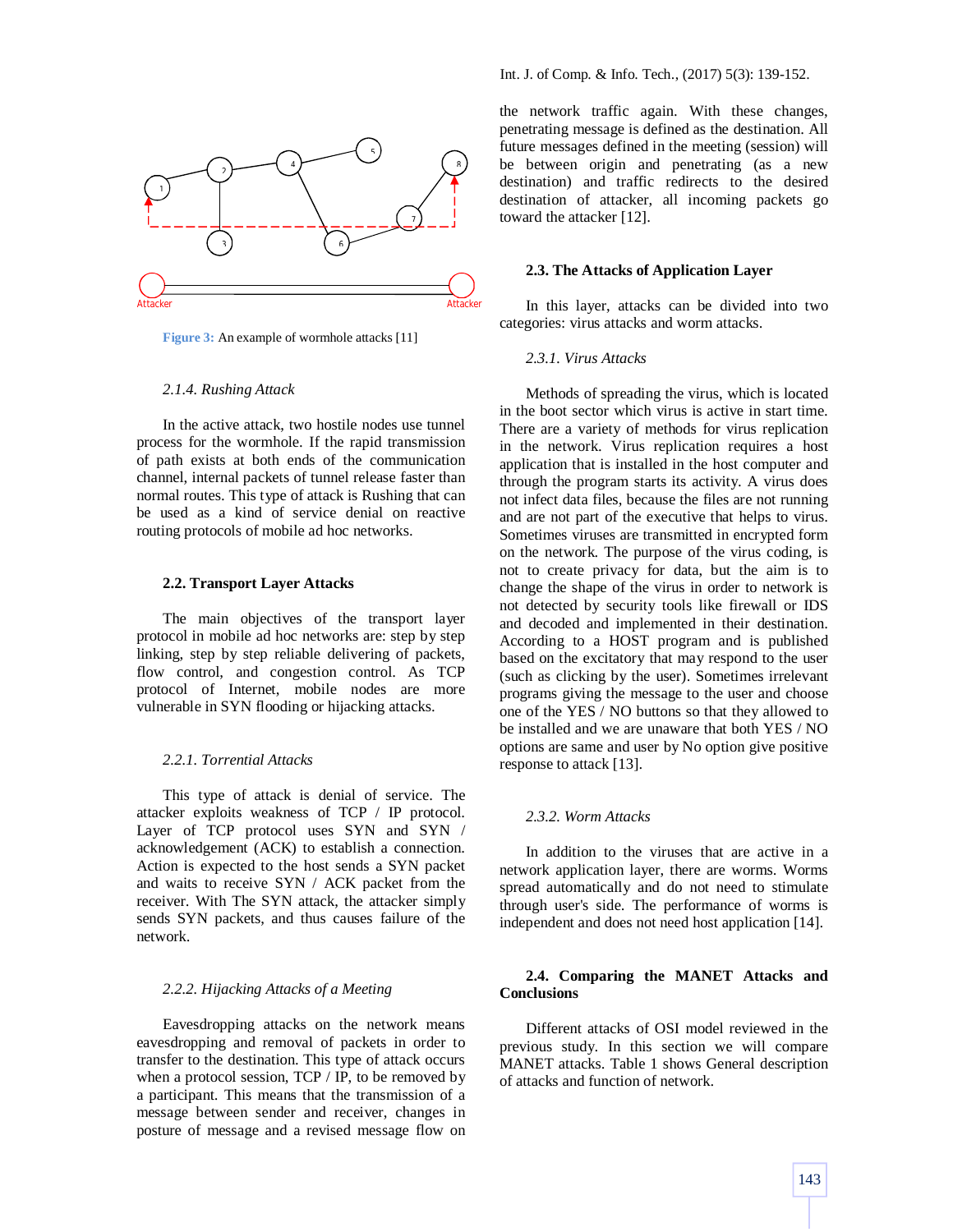| <b>Attack</b>             | <b>Performance on The Network</b>                                                                                      | The Number of<br><b>Nodes</b> | Laver          |
|---------------------------|------------------------------------------------------------------------------------------------------------------------|-------------------------------|----------------|
| <b>Black hole</b>         | Insertion as fake nodes and removing of<br>packages                                                                    | One or more                   | <b>Network</b> |
| Gray                      | Insertion as fake nodes and removal part<br>of the package                                                             | One or more                   | <b>Network</b> |
| Hole worm                 | Create a false path and exiting multi-node<br>of the way and change in packaging                                       | At least two                  | <b>Network</b> |
| Rushing                   | collusion of nodes and creating a tunnel<br>for quick transfers and denial of service                                  | At least two                  | <b>Network</b> |
| Flooding                  | sending SYN, not ACK packets and<br>network disruption                                                                 | One or more                   | Transmission   |
| Hijacking of a<br>meeting | Forging or changing transited message<br>destination and re-insert the modified<br>message in the network traffic flow | One or more                   | Transmission   |
| Virus                     | Malicious resident programs on the host,                                                                               |                               | Application    |

Worm Such as virus with automatic replication **Such as Such as Superview Application** Application

replication by stimulating specific application and infecting of data

#### **Table 1:** Comparing MANET attacks

This paper presents a brief review of mobile networks and different types of attacks at the different network layer. Mobile networks are without infrastructure thus this type of network is more vulnerable to attack than other networks. So you need to reviews more accurate these types of attacks in mobile ad hoc networks that to ensure mobile networks can be used more.

Since in ad hoc mobile networks, nodes are not connected to a stable energy sources to attain power and can provide the required energy from batteries with limited energy, thus complete control by observer leading to the rapid completion of the nodes energy and may interfere in the network communications. The approaches, that are not permanent performance monitoring of network nodes and classification of nodes takes place based on behavioral characteristics of the nodes, appear to be effective ways to detect attacks on wireless networks.

## **3. Background of Mobile Ad Hoc Attacks**

In the black hole attack, a malicious node using routing protocols in the destination direction of the node. As the shortest route, remove packets in the destination node; this malicious node by sending fake messages introduced himself as the shortest route .As a result, the source node regardless to routing table select route method. In this method, malicious node is always available to respond to the source node and thus the source node passes packets through this route and the malicious node start to remove packets [15].

Latha et al. [16] have proposed a solution to enhance the efficiency of the AODV routing protocol, which will be able to detect and prevent some of the black holes that act as a group. This method uses a correct table to combat with black hole attack, so that each participant node is assigned a correct level, which is a unit of measurement for the reliability of a node. In this case, the level of each node that is removed is set to zero in the table and that malicious node considers as the black hole and deleted.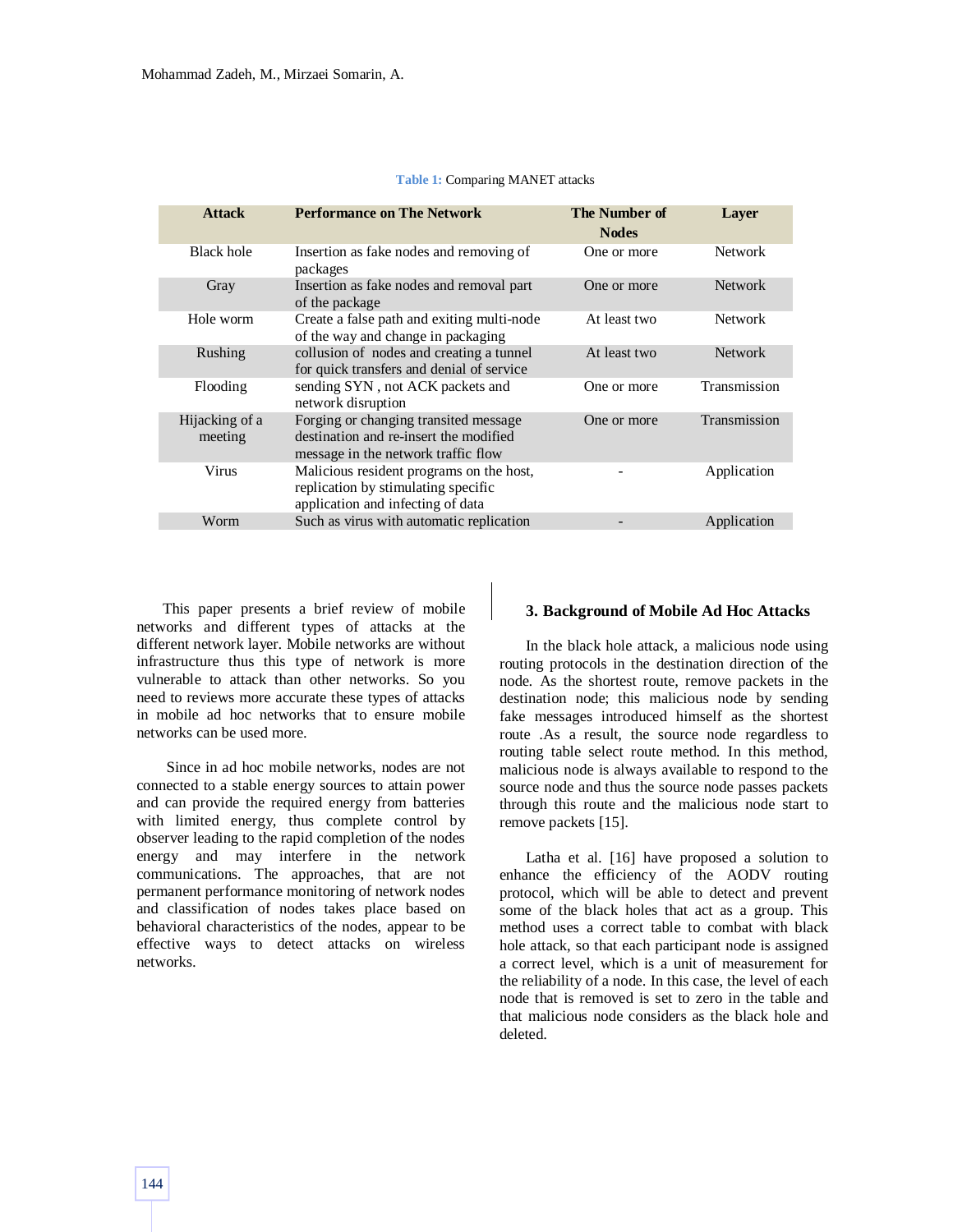Medadian et al. [6] presented a method that uses a number of rules to ensure that sender's response is honest. Activities of a node are recorded by its neighbors. These neighbors ask other nodes to submit their comments about this node. When a node aggregates the views of all its neighbors, that node decides if the respondent is a malicious node, the decision is based on the number of rules. Judging is based on activity of nodes in the network.

Xin Li and colleagues [17] presented a reliable packet-based model, measuring the PFR in a node based on the ratio of the number of packets sent to a number of packet information. PFR assigns a reliable coefficient to each node. If a node operates correctly in routing and sends packets to the destination, then increases the reliable coefficient of this node, otherwise the decreases trust coefficient of that node.

Kumar et al. [18] have proposed a more effective solution to detect black hole attack with lower-cost in MANET, which is less vulnerable to mobility and subscription-based nature compared to infrastructure-based networks [18]. In this method, when a source node (S) wants to communicate with the destination node (D), the source node sends the routing request (RREQ) to the entire network. Then all input routing responses are aggregated into a table called Current Routing Response Table (CRRT). The routing response will be collected until the expiry date of the RREP packet expires. The source node (S) must define the threshold (TH) used to confirm the order number of the routing response time in the selected node. If the order number (arrival time of the routing response) is greater than or equal to the threshold value, then that path is treated as a path with a black hole node. Otherwise, that path is a healthy node, and it is used to communicate with the destination node based on the destination sequence number.

Patil et al. [19] have proposed a new approach to prevent black hole attack in DSR based on path storage. In this method, after the black hole node has been identified in the MANET during the path construction, the black hole ID is sent to the DSR routing function. In this function, the paths are ready to be added to the path cache; however, the priority of adding each path in the path cache is determined by the presence of the identifier of the black hole node in the path of decision. If it looks like black hole, it simply removes this path and adds all the other paths that are considered for the source in the two-way communication of the destination, to the path cache. This process uses only the process of path storing in a natural time.

Kshirsagar et al. [20] have provided a method for detecting and preventing a black hole attack in real time by monitoring the suspicious nodes by their neighboring nodes. When a source node wants to transfer some data, it will diffuse the RREQ request packet. As soon as a middle node receives this packet, it checks whether it is a destination path or not. If it has a destination path, the middle node generates a Routing Response Packet (RREP) and sends it to the source node; otherwise it sends the middle node of the RREQ packet to its neighbor node. When a middle node (the suspect node) receives a RREQ packet, it generates a RREP packet and sends it to a source node in a single-sided manner. In this method, the neighboring node of the RREP sender node is identified first (for example, a suspected node) and the neighboring node is ordered to eavesdrop / listen to all packets sent by the suspect node. For eavesdropping packets sent by a suspicious node, neighbor's node places itself in the irregular state.

## **4. Proposed Method**

In order to detect black hole attacks, in the first stage, the source node sends the routing request (RREQ) to the network and waits to receive the RREP request response. Of course, the first response to a routing request (RREP) is the shortest route to the destination node. After determining the shortest path, the source node waits for another RREP request to find another route to the destination. This next route is actually the second shortest route to the destination. It should be noted that the shortest path is the most probable route for the presence of malicious nodes (s) .To find out, it's just time to compare the number of steps in the shortest and second shortest paths. If the difference between the length and the time of receive response is abnormally high on these two routes and this value is greater than a user-specified threshold, the closest path is suspicious and probably exist malicious nodes (s) in this path.

Currently, the source node sends a portion of packets that have a specified volume through each of the closest and second closest routes and waits for the ACK message of each node. Before sending blocks, the source node counts the volume of sent packets and then sends packets. Along the way, each node that receive the information sends an ACK message, which includes the number of packets and the number of the former nodes from which packets are received, and send it to the source node. This message is sent by all the nodes in both directions. Eventually, after destination node received the data blocks, it sends an ACK message to the source node via the same route as the packets received. The source node reviews the classification of nodes by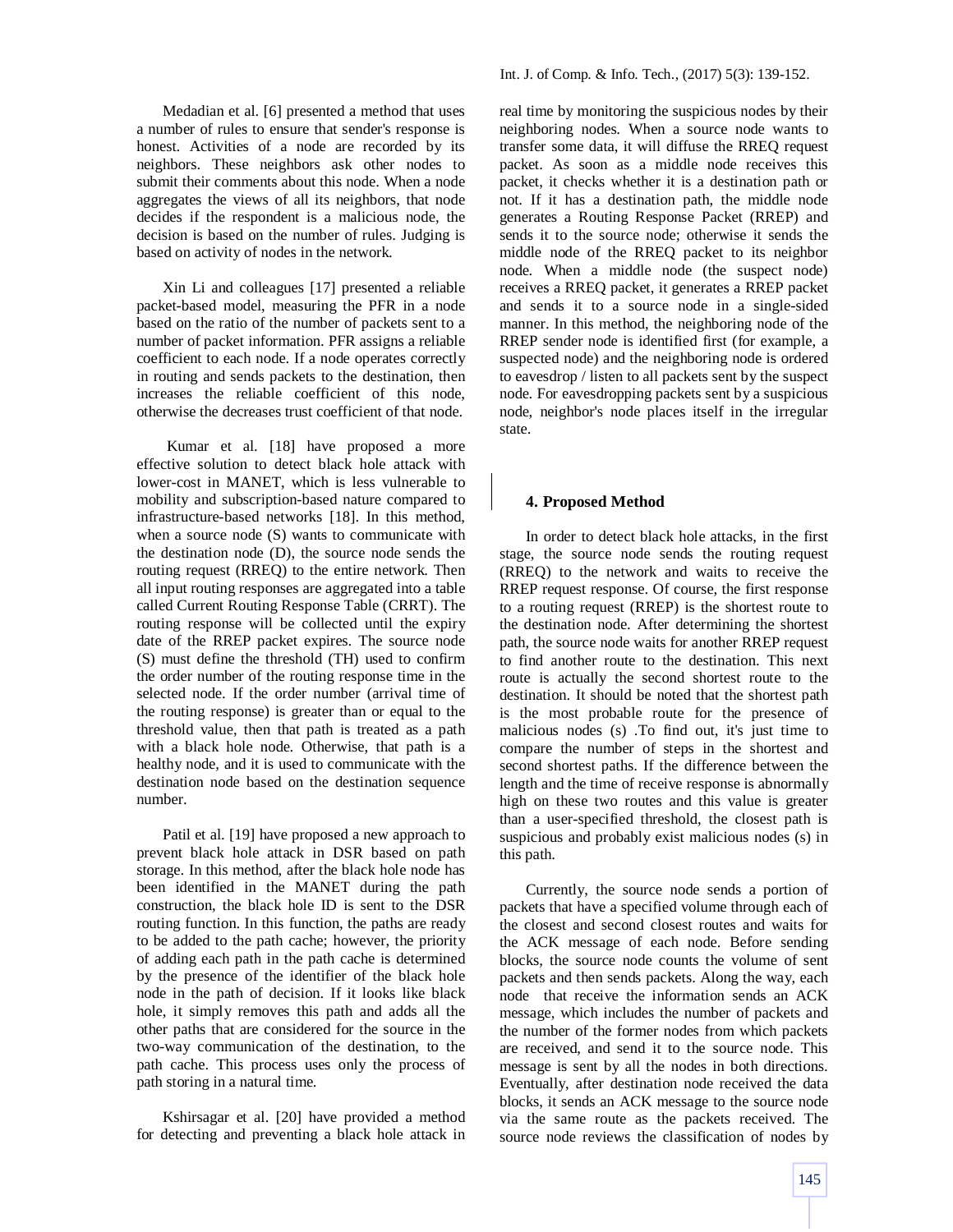receiving these messages from the SVM algorithm [21, 22, 23]. An example of routing and ACKs receiving is shown in figure 4 [15].



**Figure 4:** An example of routing and ACK receiving in the proposed method [15]

For example, let's assume that the s node starts to rotate as the source node. In this case, the node starts to broadcast RREQ and then waits for RREP .RREQ is transmitted in the two paths indicated in Figure 1 as s1, b1, c1, e1, and in the second path, S1, k1, m1, e1, respectively. After the RREQ arrives to the destination node D, the RREP routing request response is propagated through the  $D\rightarrow E\rightarrow C\rightarrow B\rightarrow S$ and  $D\rightarrow E\rightarrow M\rightarrow K\rightarrow S$  nodes in both directions.

Given these paths, the source node begins to send packets. Each node that receives the packet sends the ACK on the path to its predecessor, and the ACK is sent along the path to the source node, respectively. If the source node does not receive an ACK node from a RREP path, then assume that before this node, our node is a malicious and depending on the volume of packages, we begin to classify the nodes.

The important thing to note here is that if a node moves along a path and ACK is not received from it, the previous node is also mistakenly considered as a malicious node, while the malicious node is not a malicious node that threatens the accuracy of the proposed method. So, in the scenario of the proposed method, we should consider the minimum movement for the nodes.

The SVM class divides the nodes of the network into -1 and +1 classes. Then, depending on the behavior of the nodes, they assign them to the classes and specify the boundary between the two classes. Naturally, one of the features that the SVM classifier will use to decide is the packet size reached by each node during the test packet submission. Other features of the nodes include the transmission protocol, the length of the connection path, the traffic information like number of communication paths, the number of sent packets, the number of lost packets, and so on. If the package reached to the node of the path must not be sent to the node before it is sent to the path at all, this node is located as a node in class - 1, and the type of attack, is predicted the black hole attack. Also, if the volume of packets reached in the path is complete and the difference is very small, the node in the path is classified as a healthy node in the class +1. The third mode is when the volume of the reached packets is between the two classes and the borderline; In this case, the nodes of these packets in the path will be as malicious nodes and attack type. The flowchart of proposed method is shown in figure 5.

## **5. Implement of Proposed Method**

In this subsection, in order to implement the proposed method, we first simulate the mobile network in the presence of malicious nodes, and we will extract the necessary information about the number and volume of packets sent by nodes in the path of this network. Then, by these data, we will classify and predict malicious nodes by the SVM class according to the node behavior in the network.

First, a black hole attack scenario in the network was simulated with the presence of malicious nodes in the mobile network by the NS-2 network simulator. And with attention to scenario parameters, proposed mobile network is implemented in table 2.

**Table 2:** Proposed MANET parameters

| Parameters                | Amount      |
|---------------------------|-------------|
| Channel type              | Wireless    |
| Channel standard protocol | Mac/802 11  |
| Maximum queue size        | 50 packet   |
| Maximum packet size       | 1020 byte   |
| Number of nodes           | 28 node     |
| Transfer protocol         | <b>AODV</b> |
| Simulation environment    | 1000*1000   |
| Simulation time           | 35 seconds  |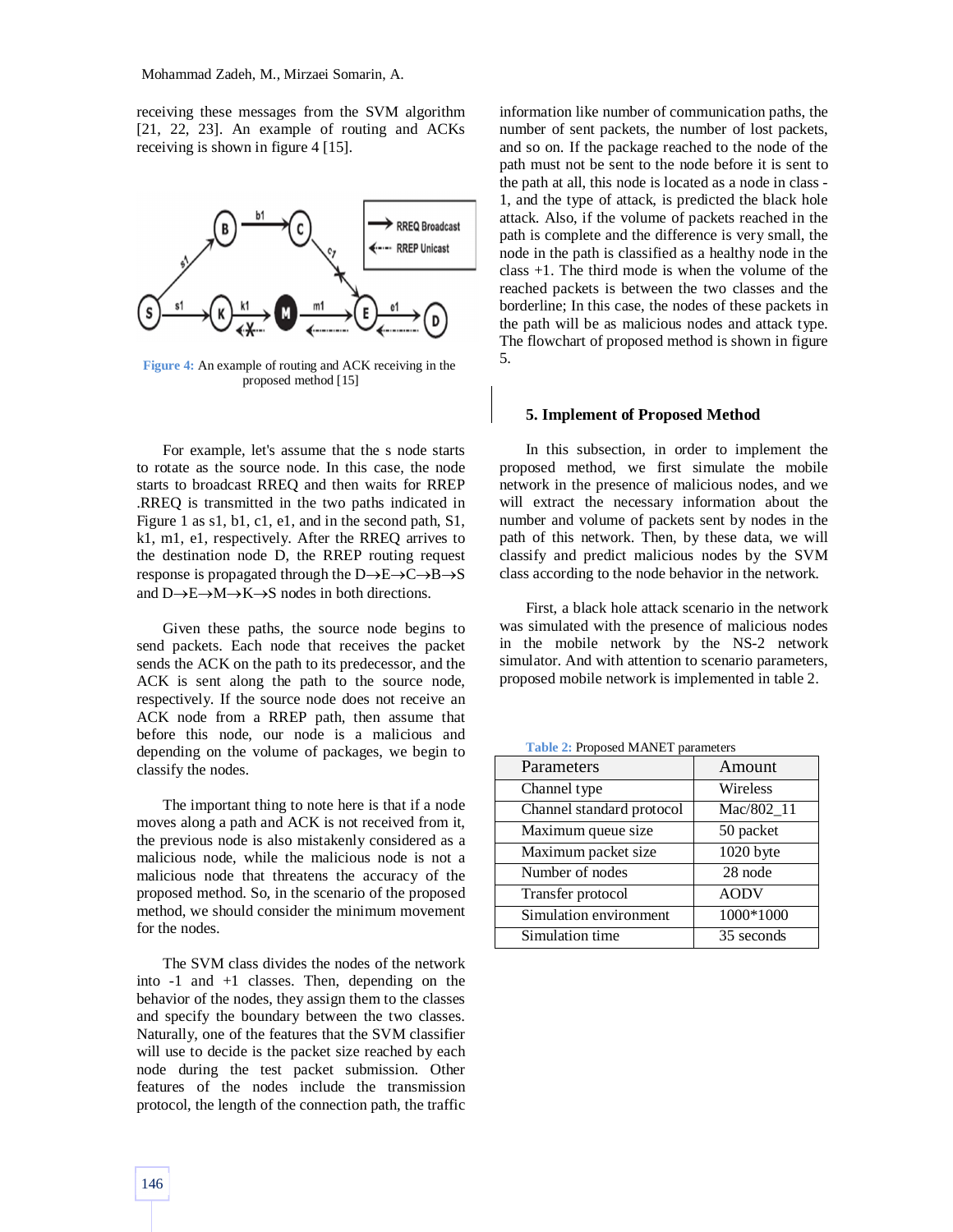

**Figure 5:** Flowchart of proposed method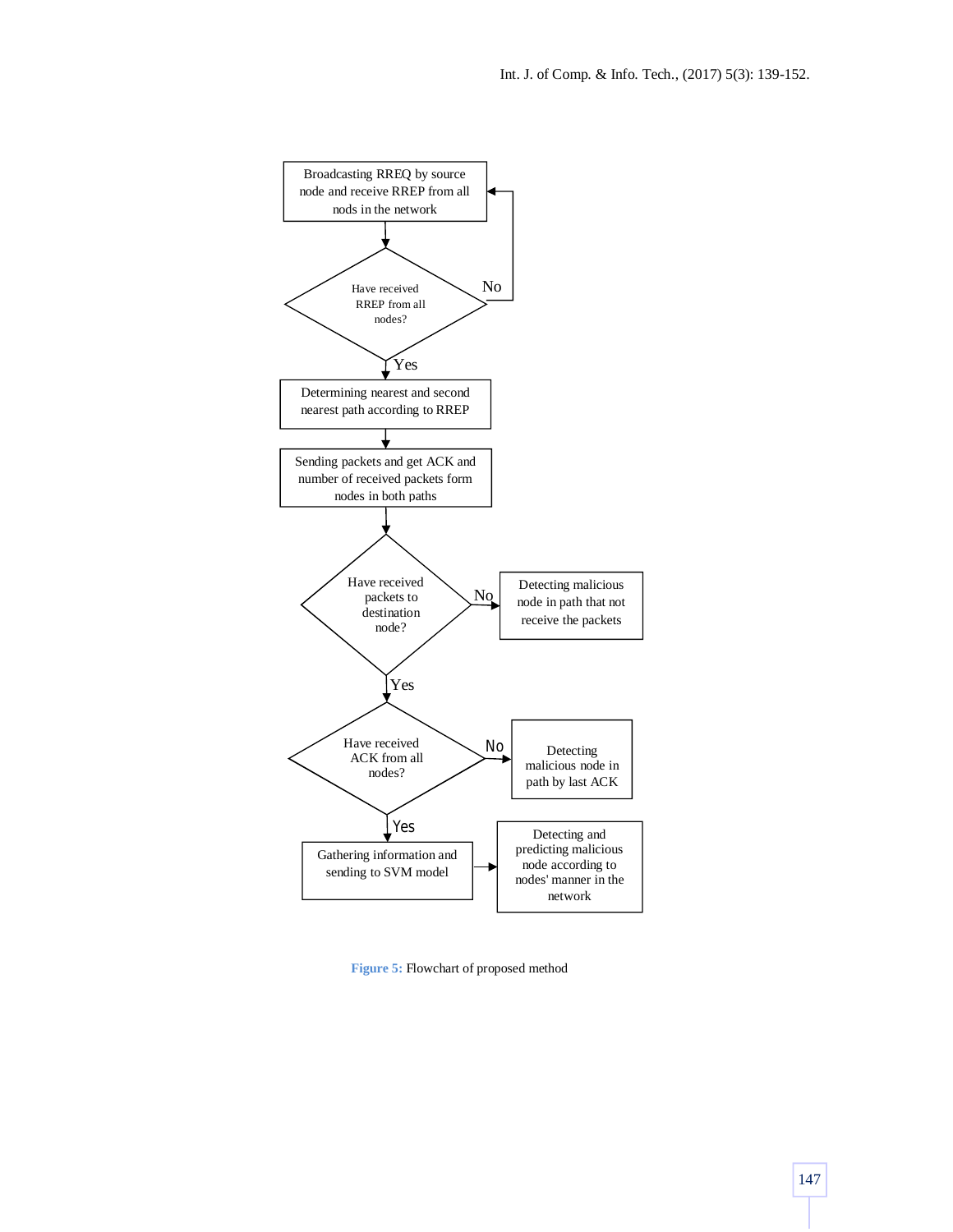## **5. Implement of Proposed Method**

In this subsection, in order to implement the proposed method, we first simulate the mobile network in the presence of malicious nodes, and we will extract the necessary information about the number and volume of packets sent by nodes in the path of this network. Then, by these data, we will classify and predict malicious nodes by the SVM class according to the node behavior in the network.

First, a black hole attack scenario in the network was simulated with the presence of malicious nodes in the mobile network by the NS-2 network simulator. And with attention to scenario parameters, proposed mobile network is implemented in table 3.

| Table 3: Proposed MANET parameters |  |
|------------------------------------|--|
|------------------------------------|--|

| Amount      |
|-------------|
| Wireless    |
| Mac/802 11  |
| 50 packet   |
| 1020 byte   |
| 28 node     |
| <b>AODV</b> |
| 1000*1000   |
| 35 seconds  |
|             |

According to the proposed method, the source node initially diffuses the request throughout the network. The nodes on the network send the response to the source node by receiving a routing request. All existing nodes send the routing response in the form of the ACK message to the source node, and the source node, after receiving routing responses, attempts to identify the shortest path and the second shortest path. In the present scenario, the shortest route consists of {26-3-7-21-2-6} nodes and the second shortest path consists of {26-8-25-15-5-2- 6} nodes.

The source node, after identifying the nodes in the shortest and second shortest paths, sends packets through the nodes to the destination node. As expected, the shortest route has a malicious node, which puts itself as the destination node. This malicious node is the number 3 node that receives and destroys packets from node 7 that are located in the path of source to this node. After the source node has transmitted the packets through the shortest path, it is time to send the source node of the packets via the second shortest path according to the proposed method. The source node sends information packets in the path of the shortest path, and stores ACK messages from all path nodes.

As noted, the information needed to retrieve the trace file from the simulation of the scenario includes the number of the participant node in communication, the sent/ received packet size, and the number of packets that each of the nodes received on the route .They are an example of the retrieved information in table 4. Also, according to the extracted information from the simulation scenario, table 5 shows the characteristics of nodes in the network about the number and volume of sent, received, deleted, and lost packets. These features will serve as a benchmark for deciding the behavior of nodes in the network by the SVM classifier.

#### **5.1. Implementation of SVM Classification**

As noted, the SVM classification is one of the most widely used methods among data mining techniques. This two-class classifier uses the data attribute and specifies the distinction between classes, and tries to maximize the distance between the classes in terms of the data characteristics in the classes. In this paper, our classes are healthy and malicious nodes in the case network, and their features derived from network simulation include the number and volume of sent, received, and lost packets. And the number and volume of feedbacks sent by all the nodes in the network. The SVM classification deals with modeling with regard to the features of the nodes in the selected path. Given that the network nodes in the grid are marked from the beginning, the class label of the nodes is clearly identified on the network. The SVM class identifies the malicious nodes in the network by these class properties and labels .These nodes are identified with respect to their abnormal behavior relative to other nodes and based on specified characteristics.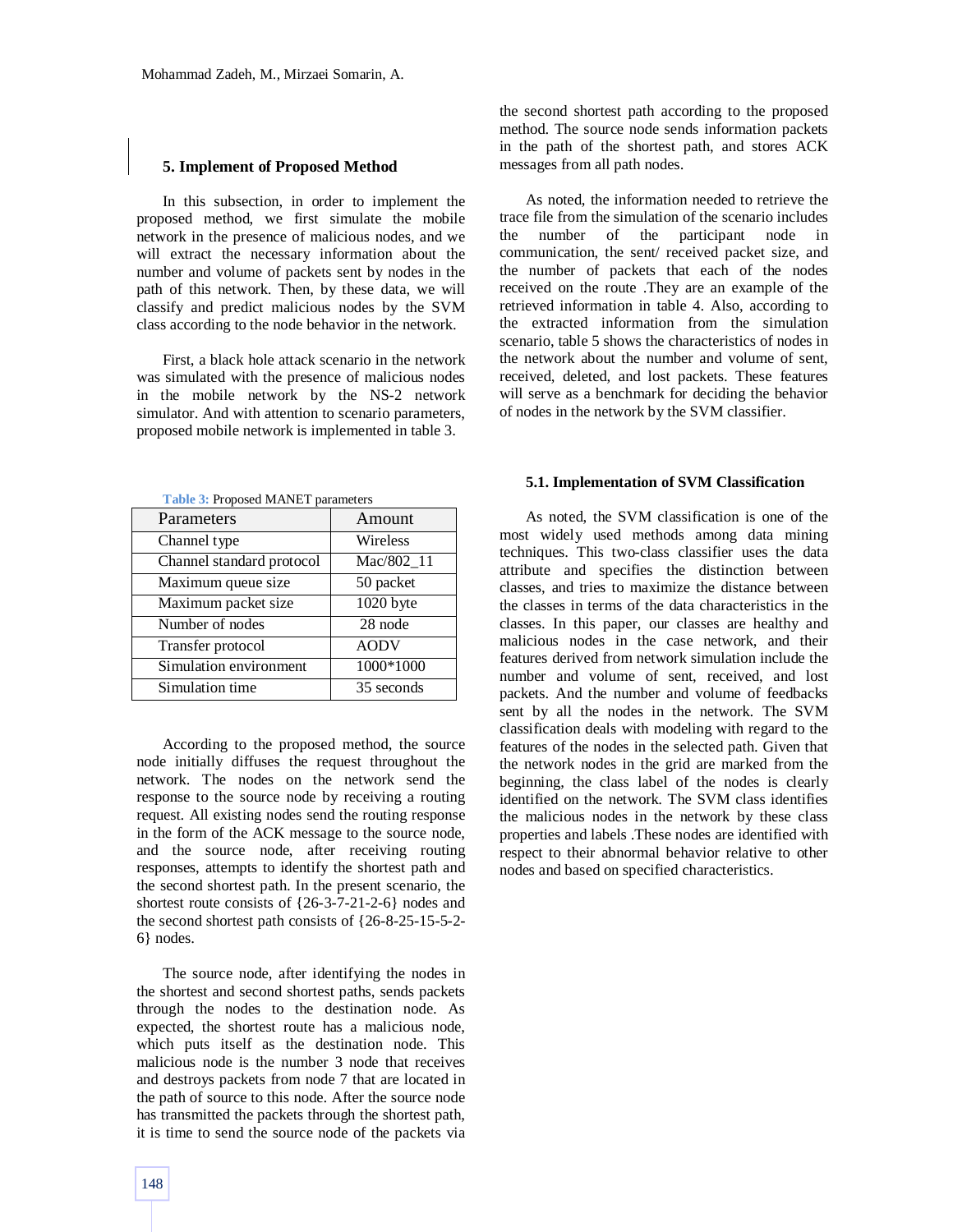**Table 4:** An example of the retrieved information from *trace* file

| Event<br>time |             | node     |             | Packet  | Source  | Destination | sequence | Packet | Packet  |
|---------------|-------------|----------|-------------|---------|---------|-------------|----------|--------|---------|
|               |             | protocol | size        | address | address | num         | id       | type   |         |
|               | 3.757518781 | Q        | <b>AODV</b> | 48      | 9:255   | $-1:255$    | [26 7]   | [68]   | Request |
|               | 3.757963021 | 25       | <b>AODV</b> | 48      | 26:255  | 6:255       | [26 7]   | [68]   | Reply   |
|               | 3.752052096 | 8        | <b>AODV</b> | 44      | 26:255  | 6:255       | 0x4      | [26 8] | Reply   |
| D             | .269853906  | 3        | cbr         | 1020    | 6:0     | 26:0        | [273]    | $[3]$  |         |

**Table 5:** Extracted information of the simulation scenario

| Node           | Number of | Volume of | Number of | Volume of | Number of | Volume of | Number of | Volume of |
|----------------|-----------|-----------|-----------|-----------|-----------|-----------|-----------|-----------|
| number         | received  | received  | sent      | sent      | feedback  | feedback  | lost      | lost      |
|                | packages  | packages  | messages  | messages  | packages  | packages  | packages  | packages  |
|                | 193       | 159824    | 4         | 192       | 156       | 158144    | 0         | $\Omega$  |
| $\overline{2}$ | 112       | 86024     | 8         | 320       | 85        | 83772     | 3         | 144       |
| 3              | 50        | 32524     | 4         | 192       | 33        | 88        | 121       | 1265      |
| 4              | 82        | 50508     | 4         | 192       | 49        | 49004     | $\Omega$  | $\Omega$  |
| 5              | 41        | 1872      | 4         | 192       | 35        | 1624      | 3         | 144       |
| 6              | 262       | 239072    | 480       | 480952    | $\Omega$  | $\Omega$  | $\Omega$  | $\theta$  |
| 7              | 65        | 34200     | 5.        | 224       | 34        | 32728     |           | 1020      |
| 8              | 68        | 49904     | 4         | 192       | 52        | 49136     | $\Omega$  | $\theta$  |
| 10             | 191       | 159744    | 4         | 192       | 15        | 44        | 417       | 2015      |
| 15             | 77        | 50312     | 4         | 192       | 50        | 49048     | $\Omega$  | $\theta$  |
| 21             | 66        | 30300     | 5         | 224       | 39        | 28604     | $\Omega$  | $\Omega$  |
| 25             | 83        | 50616     | 4         | 192       | 50        | 49048     | $\Omega$  | $\Omega$  |
| 26             | 245       | 237392    | 192       | 188176    | $\Omega$  | $\Omega$  | $\Omega$  | $\Omega$  |

After identifying malicious nodes in the network and classifying them in a separate class, the boundary between the two classes is determined. The boundary is between the two linear classes that separates the two classes. In addition to the separator line between the two classes, the SVM classifies the margin for separation of the two classes. This margin is, in fact, the threshold for specimens to fall into classes, and naturally the threshold is the same for both classes. If discussed formally, the distance between the boundary line and the upper border, that is the upper class separator or  $+1$ , is equal to the distance between the lower boundary line with the lower class separator or -1. Examples that have higher specification values than the upper boundary line are definitely the upper class or +1. In this paper, Class +1 represents the healthy nodes in the network. Also, samples that have lower attribute values than the lower boundary line are definitely in the lower or lower class. In this paper, class -1 represents malicious nodes in the network. Examples that are distributed in the space between the boundary line and the border line cannot be definitely decided on their class. These samples are close to the decision boundary and may be part of another class that is mistakenly sorted. In this research, such examples

are considered as nodes to malicious nodes with gray attacks. The classification of the existing nodes proposed by the SVM classification is shown in figure 6.



**Figure 6:** Classification of nodes in proposed scenario

.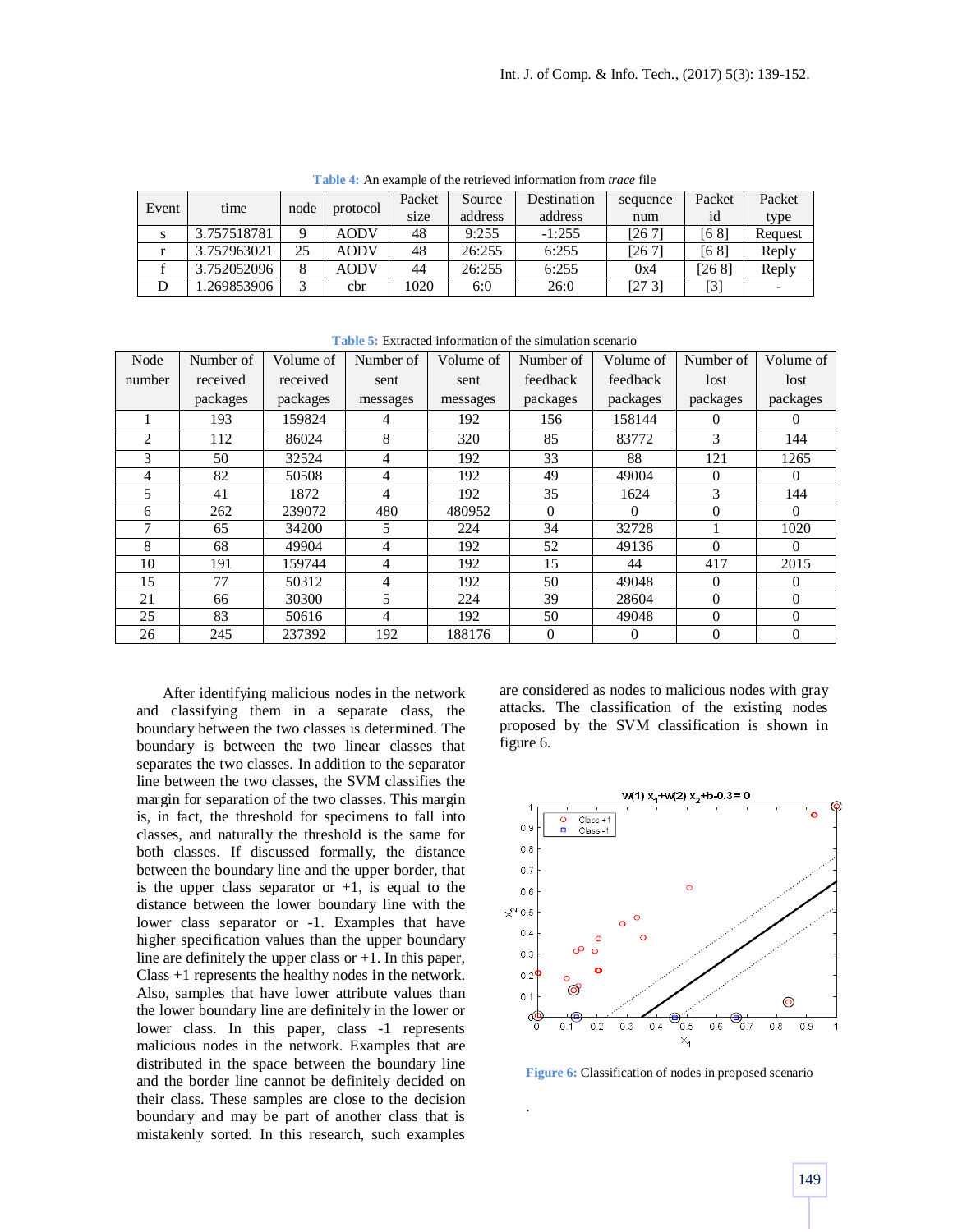## **5. 2. Performance Evaluation of Proposed Method**

According to figure 7, the error in the classification of the SVM classifier is the distance from a data point of the + 1 + (1-) class in the  $1 + (1)$ class separating line, If this data point is mistakenly classified in the data points of  $1 (+1)$  Class. The total of these errors is considered as a general error of the classification model and the average of these errors is considered as the average error of the classifier model for the total data. The nodes that do not apply in these conditions have a zero error value, which means that these nodes are properly categorized. Figure 7 (a, b) shows, respectively, the diagram of the errors in the train and test phase of the proposed model on the nodes in the connection path according to the proposed scenario.



**Figure 7:** Errors diagram in the train and test phase of the proposed model

As can be seen in Figure 4, the nodes that are properly classified have a value with zero error and the nodes that have errors with value greater than zero. Existing errors are considered as system weaknesses, while the well-classified nodes are considered as the strengths of the proposed model and are considered as the precision of the proposed method. Figure 8 (a, b) shows, respectively, the accuracy diagram of the proposed method in the train and test phase on the nodes in the connection path according to the scenario.



**Figure 8:** Accuracy diagram in the train and test phase of the proposed model

As can be seen in figure 8, classification accuracy for well-classified nodes is equal to one and classification accuracy for nodes not properly classified is less than one. Figure 5 provides the accuracy of the proposed method for each nodes of the path, provided that the average accuracy for the proposed method is obtained of the average accuracy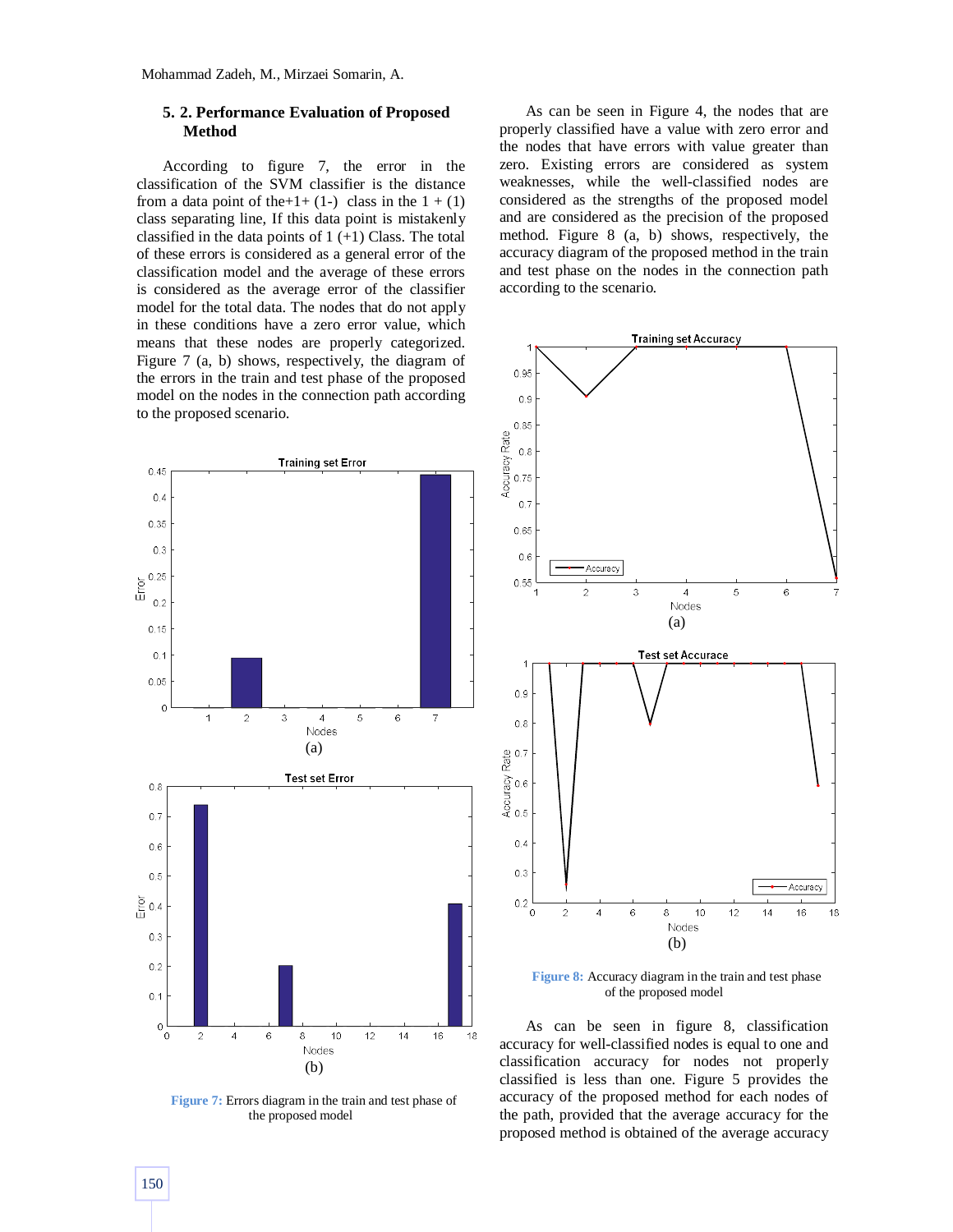of all nodes. Therefore, in order to obtain the accuracy of the proposed method on the training nodes in the path specified in the proposed scenario, we obtain the average accuracy of the nodes. In this paper, the average accuracy of the proposed method for all nodes in the network is 94.61%.

## **5.3. Comparison of the Proposed Method with Previous Methods**

Comparison of the proposed method with previous methods is done to predict malicious nodes in order to measure the validity of the proposed method. The comparison of the proposed method with [22, 23, 24, 25, 26, 27] is shown in figure 9.



**Figure 9:** Comparison of the proposed method with prior works

As shown in Figure 6, the proposed method has a good accuracy in predicting malicious nodes of mobile case network and is comparable with previous methods in predicting malicious nodes and network intrusions.

#### **6. Conclusions and Future Work**

In this paper, a method for learning a machine based on the SVM classifier is proposed to detect the prediction of malicious nodes and attack to MANET and take into account node characteristics in the network. By detecting healthy and destructive nodes, it is possible to predict the attacks on the path. Hence, with the prediction of attacks on the route, there could be a safe route and a safe route. The simulation results show that the proposed method has high accuracy in classifying and predicting harmful and harmful nodes in the network. The precision of the proposed method is about 95%, which is comparable with previous methods in predicting malicious nodes and network infiltration.

In the future, in the field of detecting and anticipating attacks in the mobile case networks, one can combine class divisions to increase the accuracy of classification and prediction of bad nodes and, ultimately, attacks on the network. In addition, by combination of probabilistic functions with class divisions can be another improvement on this article, which allows you to examine and predict new and unknown types of attacks.

## **References**

- [1] Lu S, Li L, Lam K, (2009), "SAODV: a MANET routing protocol that can withstand black hole attack", Computational Intelligence and Security. International Conference, pp: 421-425.
- [2] Shanthi N, Ganesan L, (2009), "Study of different attacks on multicast mobile ad hoc network", Journal of Theoretical & Applied Information Technology, pp: 6-12.
- [3] Mahajan V, Natu M, Sethi A, (2008), "Analysis of wormhole intrusion attacks in MANETS", Military Communications Conference, pp: 1-7.
- [4] Biswas K, Ali M, (2007), "Security threats in mobile Ad Hoc network", Department of Interaction and System Design School of Engineering, pp: 9-26.
- [5] Jani P, (2002), "Security within Ad-Hoc Networks", Seminar on Network Security Position Paper, No.200, pp: 16-17.
- [6] Medadian M ,Fardad K, (2012), "Proposing a Method to Detect Black Hole Attacks in AODV Routing Protocol", *European Journal of Scientific Research*, pp: 91-101.
- [7] Rajesh J. Nagar, Kajal S. Patel, (2012), "Securing AODV Protocol against Blackhole Attacks", *International Journal of Engineering*, p:1116-1120.
- [8] Muhammad AI, Seong M, Seungjin P, (2004), "Black Hole Attack in Mobile Ad Hoc Network", *Proceedings of the 42nd annual Southeast regional conference*, pp:96-97.
- [9] Jaisankar N, Saravanan R, Swamy KD, (2010), "A Novel Security Approach for Detecting Black Hole Attack in MANET", International Conference on Recent Trends in Business Administration and Information Processing, India, pp:26-27.
- [10] Hesiri W, Huirong Fu, (2008), "Preventing cooperative black hole attacks in mobile ad hoc networks: simulation implementation and evaluation", *International Journal of Software Engineering and Its Applications*, pp:39-54.
- [11] Fan-Hsun Tseng1, Li-Der Chou1 and Han-Chieh, (2011), A survey of black hole attacks in wireless mobile ad hoc networks", *International Journal of Software Engineering*,.p:1-16.
- [12] Bahuguna R, Mandoria H lal, and Tayalp I., (2013), "Routing Protocols in Mobile Ad-Hoc Network: A Review", Institute for Computer Sciences, pp:52–60.
- [13] R. Kesavan, V. Thulasi Bai, (2012), "Avoidance of Black Hole Attack in Virtual Infrastructure for MANET", *International Journal of Computer Applications*, pp: 0975– 8887.
- [14] Tarandeep K., Amarvir S., (2013), "Performance Evaluation of MANET with Black Hole Attack Using Routing Protocols", *International Journal of Engineering*, pp:1324-1328.